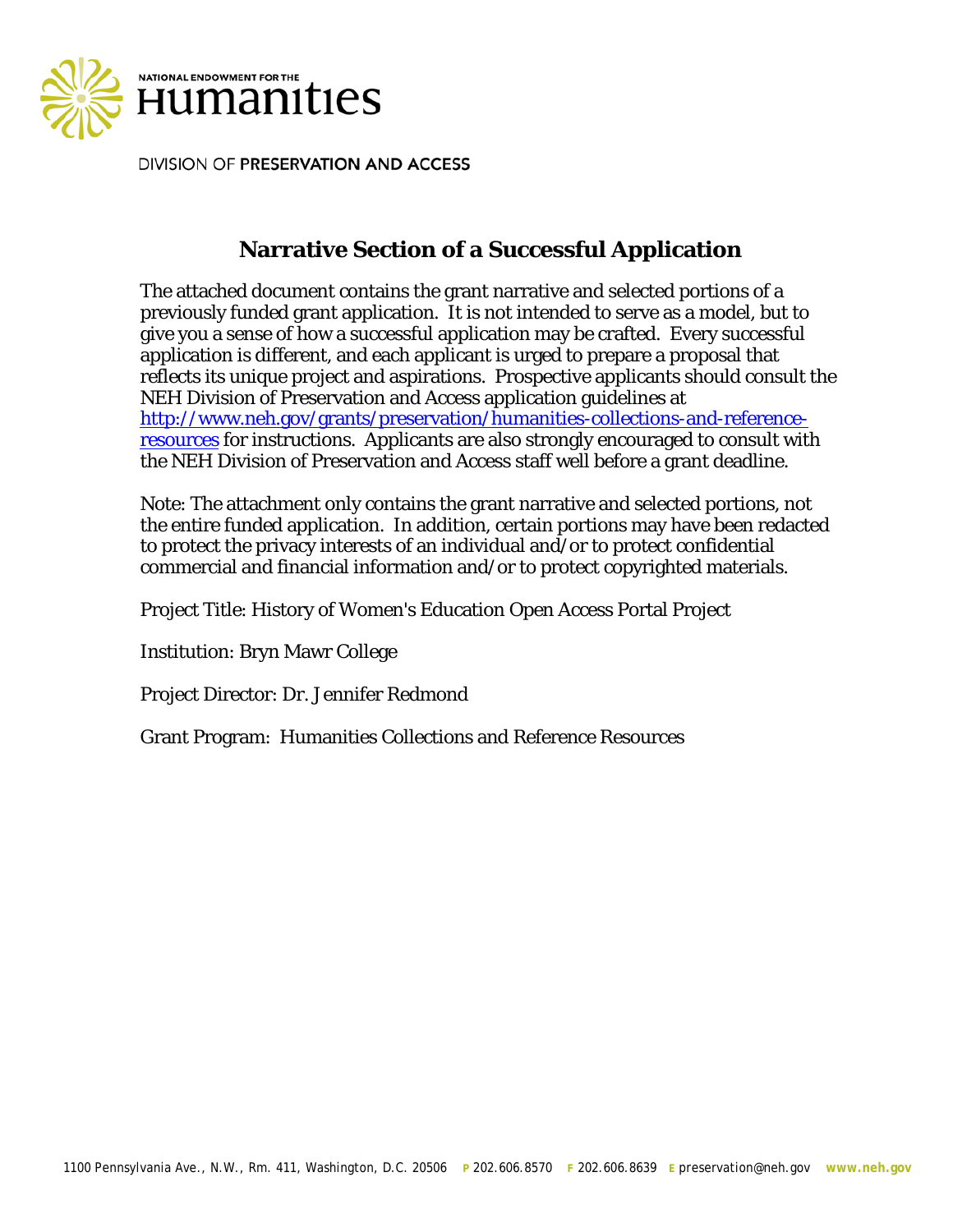## **Narrative**

## **Significance**

The seven colleges' extensive collections of college women's letters, diaries and scrapbooks $1$  constitute a rich and largely underused set of documentation on the history of women in the United States from the mid-nineteenth century to the late twentieth century. During these years the political, economic and social status of women in America changed dramatically, with the graduates of these seven colleges playing a major role in expanding opportunities for women<sup>[2](#page-1-1)</sup>. Together, these materials constitute an important resource documenting the rise of women's higher education—a movement that has been the subject of significant study in its own right. The value of these sources, however, extends beyond the study of educational history: this project aims to expand their utility as sources on a wide range of topics, within both women's history and the broader analysis of American cultural history.

The narrative of the opening of higher education to American women revolves largely around the institutions known colloquially as the Seven Sisters, a group of colleges in the Northeastern United States founded between 1865 and 1889. These schools defined the model of advanced study for women and shaped the identity and national perception of the female college graduate. The climate of the educational environment for women during the late nineteenth and early twentieth century is an incredibly rich area of study: because of the integral role played by higher education in many concurrent movements of the Progressive Era, the experiences of these first students offer deep insights into the evolution of women's role in society that extend far beyond the walls of the elite institutions that educated them.

While at college, many students maintained frequent correspondence with loved ones and documented private thoughts in diaries and scrapbooks that now shed light equally on their individual identities and on the cultural landscapes that surrounded them. At a time when women's presence in the public sphere was limited, these seven schools produced a remarkable number of female leaders, professionals, and scholars whose subsequent impact on the world can be analyzed through the environment in which they were steeped during their college years. There is also value, however, in the intimate writings of the students whose later lives are not known but whose voices illuminate a wide variety of perspectives on the college experience. The documents from both famed and little-known alumnae reveal rhythms of daily life; reflections on national and international events; experiences of sexuality and gender roles; social attitudes on issues of race, class, and religion; and myriad other topics significant to our cultural history. They can also help to reconstruct lives and narratives that are underrepresented in the public record. Though few official sources have preserved the identities of the mostly African-American maids and porters, for example, fragments of their stories emerge in the students' anecdotal letters and diaries, or in the occasional scrapbook photo. Thus, these collections reveal stories and voices that are often absent from the cultural record, but that are heavily sought by historians.

The value of the collections at the Seven Sisters institutions has been demonstrated by the scholarly work based on them. For the study of the history of women's education they are essential, and have been used by Helen Horowitz for her book on the colleges, *Alma Mater* (Knopf, 1984) and her biography

<span id="page-1-0"></span> $1$  Summaries of the collections at each institution have been included in this proposal as an attachment.

<span id="page-1-1"></span> $2$  Strong linkages have been established between education and activism. For example, historian Joan Marie Johnson, in her book *Southern Women at the Seven Sister Colleges*, cites a study showing that "a sampling of prominent women included in the 1914 Woman's Who's Who of America found that over 60 percent had some advanced education, and a full 43.8 percent had college degrees, compared to less than 8 percent of the female population as a whole." Johnson, 144.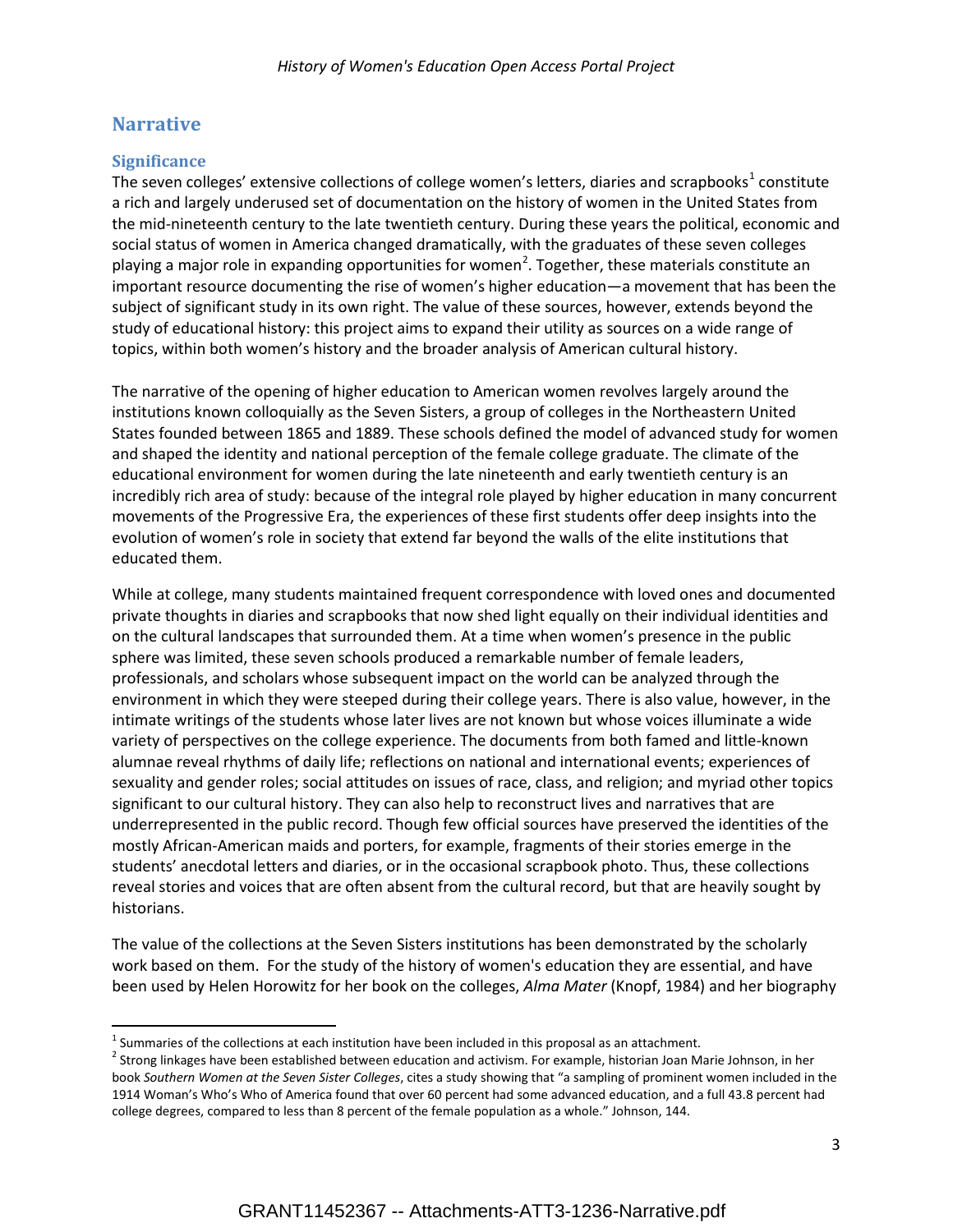of Bryn Mawr president M. Carey Thomas (Knopf, 1994), and several studies of women scholars in the late nineteenth and early twentieth centuries, such as Patricia Ann Palmieri's *In Adamless Eden: the Community of Women Faculty at Wellesley* (Yale, 1995) and Miriam Levin's *Defining Women's Scientific Enterprise: Mount Holyoke Faculty and the Rise of American Science* (Univ. Press of New England, 2005). In several academic fields, there are now efforts to compile collective biographies of prominent women in the field, which inevitably leads to faculty and alumnae from the Seven Sisters colleges. One of the best examples of this work is *Breaking Ground: Pioneering Women Archaeologists* (Michigan, 2004), which has now been significantly expanded by the website at Brown University, "Breaking Ground: Women in Old World Archaeology."

The colleges were also a training ground for women who became prominent activists, and whose lives are receiving new attention from scholars, such as Kirstin Downey's biography of Mt. Holyoke graduate Frances Perkins (Doubleday, 2009) and Kristen Gwinn's biography of Bryn Mawr graduate and Wellesley faculty member Emily Greene Balch (Illinois, 2010). While only a few of the colleges' alumnae achieved such prominence, many became leaders of social reform and women's rights movements at the local and state levels. Joan M. Johnson's study *Southern Women at the Seven Sister Colleges: Feminist Values and Social Activism, 1875-1915* (Georgia, 2008), discusses how the southern women who attended these northeastern schools became leaders of the social reform and education movements in their region.

The collections also address wider social and cultural issues. Women's colleges were leaders in creating athletic programs for women, in large part to address the late-nineteenth century concern that women were not physically capable of rigorous scholarly work. The continuing interest in women's athletics and issues of body image has led to several books and dissertations on the subject that drew from our collections, including Margaret A. Lowe's *Looking Good: College Women and Body Image, 1875-1930* (Johns Hopkins, 2003) and Patricia Campbell Warner's *When the Girls Came Out to Play: the Birth of American Sportswear* (Massachusetts, 2006). The collections have been used less extensively for studies that examine the history of sexuality and gender roles in the United States, but such issues arise routinely in students' letters and diaries, with frequent references to "crushes" on other students and an awareness of life options other than marriage. Rona Wilk's article "'What's a Crush?' A Study of Crushes and Romantic Friendships at Barnard College, 1900-1920" (OAH Magazine of History, 2004) is an example of one study that has made use of the collections for sexuality studies.

Student letters, diaries and scrapbooks address most other important political and social issues in the late nineteenth and first half of the twentieth century. Voting rights for women naturally was one of the critical issues in the decades before 1920, and is reflected in the papers of a number of students who were active in the movement, such as Stella Bloch Hanau at Barnard, Mary Whitall Worthington at Bryn Mawr, and Maud Wood Park at Radcliffe. Many students were also concerned with more than the rights of privileged women, and their writings shed light on the experiences of a broader cross-section of American society. Bryn Mawr and Barnard students in the 1920s and 1930s, for example, were active with the experimental Summer School for Women Workers, a program that brought an interracial group of women working in industrial jobs to campus for education in both humanistic studies and social activism. The population at these schools was also not limited to white Protestant women. They all admitted Jewish students at a time when anti-Semitism was still the rule in much of American society, and so the letters of these students, such as Bertha Szold at Bryn Mawr in the 1890s, provide a view of a young Jewish woman's experiences in college. The colleges also hosted students from Asia early in their histories. Vassar holds the papers of their first Japanese graduate, Stematz Yamakawa, along with letters and diaries of other students who commented on her presence.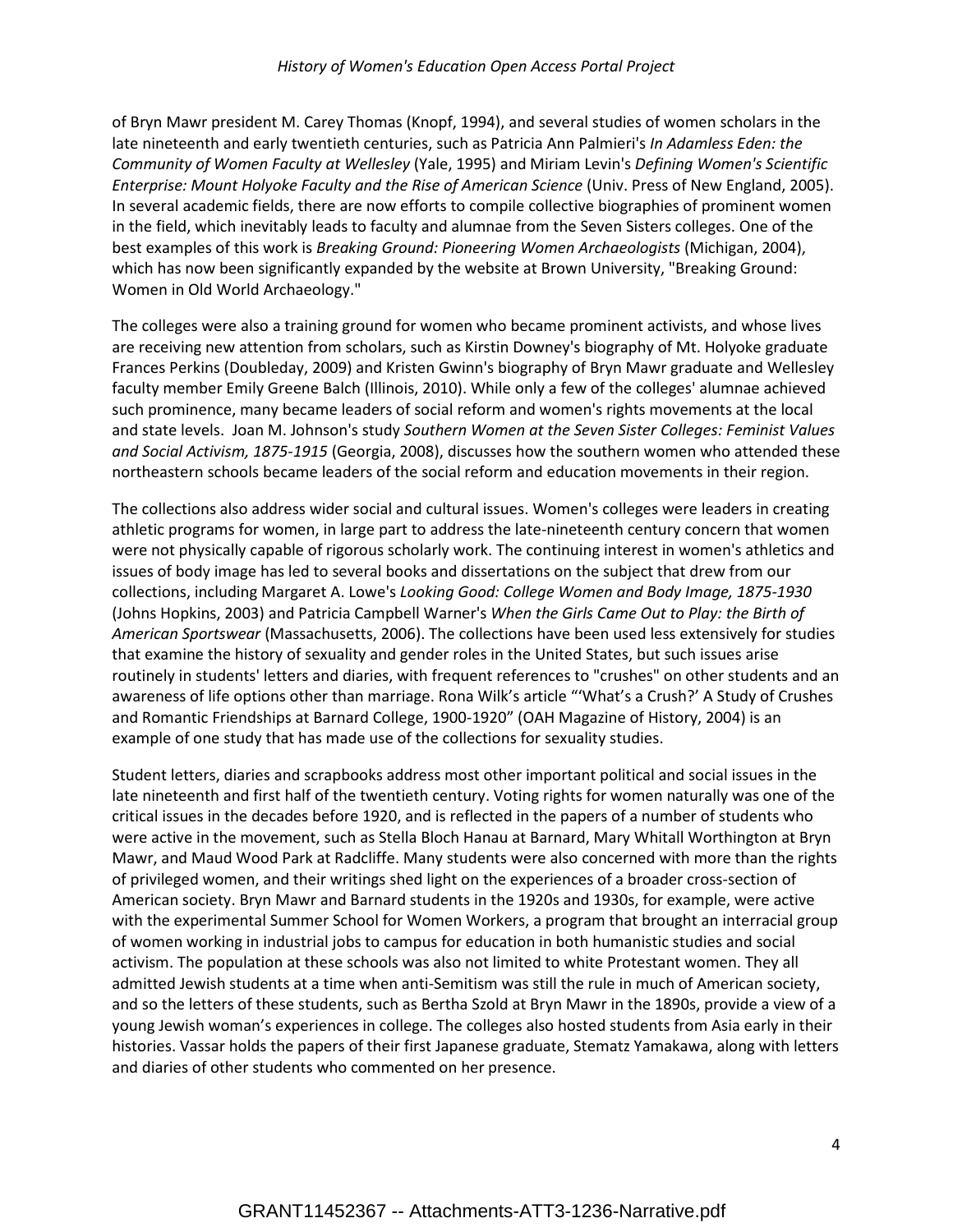## *History of Women's Education Open Access Portal Project*

Utilizing the expertise of humanities scholars, librarians, archivists, digital humanists, and metadata and technical specialists, this project seeks to establish a framework for the digital sharing and aggregation of the collections dispersed across our institutions. Until recently, women's educational history has been underrepresented in the digital revolution in humanities scholarship. Much of the pioneering digital work thus far has focused on digitizing the materials of famous men or has secluded women's history behind the paywalls of proprietary holdings such as the Alexander Street Press databases. Free, open access to online material related to the history of women's education has been slow to develop. Part of the aim of this project is to chart a path toward the revitalization of research in the area by providing access to a new body of rich source material for historians interested in studying the national landscape through women's lives and educational experiences in the late nineteenth and early twentieth centuries. A conference held at Bryn Mawr College in March 2013, entitled "Women's History in the Digital World," saw a strong turnout and generated significant interest among the scholarly community. Through conversations at the event it became evident that, while there is much activity in digital women's history, most are scattered small-scale independent projects that address specific historical themes. The History of Women's Education Open Access Portal Project would pilot a federated model of collaboration that could serve as a valuable anchor for this community of digital practitioners.

This project proposes to digitally link the collections of the Seven Sister colleges in a searchable portal, which would both expand access to the individual collections through digital facsimiles and increase the research value of each one within the context of the whole. The digitization, aggregation, and transcription and mark-up in TEI (Text Encoding Initiative) of these items would yield several immediate benefits for both the materials in the collections and for those interested in using them. First, digitizing these archival materials, many of which are fragile, ensures their future use and physical preservation. Second, the project will result in a standardized approach to digitization, transcription, and cataloging the documents to ensure that these closely related collections can be discovered and used in a consistently reliable fashion.

The impact of a shared metadata standard will extend beyond the items initially included in this project: a foundational shared vocabulary for materials related to the history of women's education will define categories of interpretation and analysis that will lead to deeper, more complex research. The use of common metadata will open avenues of inquiry into larger themes by enabling distant readings, which are only possible across large bodies of material that can be analyzed comprehensively. A broader, aggregated view of the collections included will therefore greatly enhance their scholarly use. Furthermore, in the long-term vision of the project, we hope to reach out to other women's colleges whose holdings could enlarge the database. Any materials thus included would adopt the cataloging standard developed by this project in order to facilitate precise and agile analytical research.

Our preliminary talks with scholars in the field have highlighted the difficulties of finding this source material and the challenges of making broader research findings, when so much material is uncategorized or lacking detailed metadata. Should the project receive funding, we expect to see an exponential growth in the use of the materials, both in quantity and in diversity of purpose. This new resource will contribute to research by making sought-after materials more available to scholars in many fields, including history; education; gender and women's studies; life writing and autobiographical studies; the material culture of women's lives; the impact of consumer culture on personal memory recording; and scholarly research into the nature and history of identity. Scholars interested in the physically delicate scrapbook collections, in particular, will find greatly reduced barriers to their work. However, the major impact of such a tool will be in the connections that will be illuminated through the gathering of these currently disparate collections into a single resource, where individual items can be compared side-by-side or analyzed as a group. We anticipate that methodologies of digital scholarship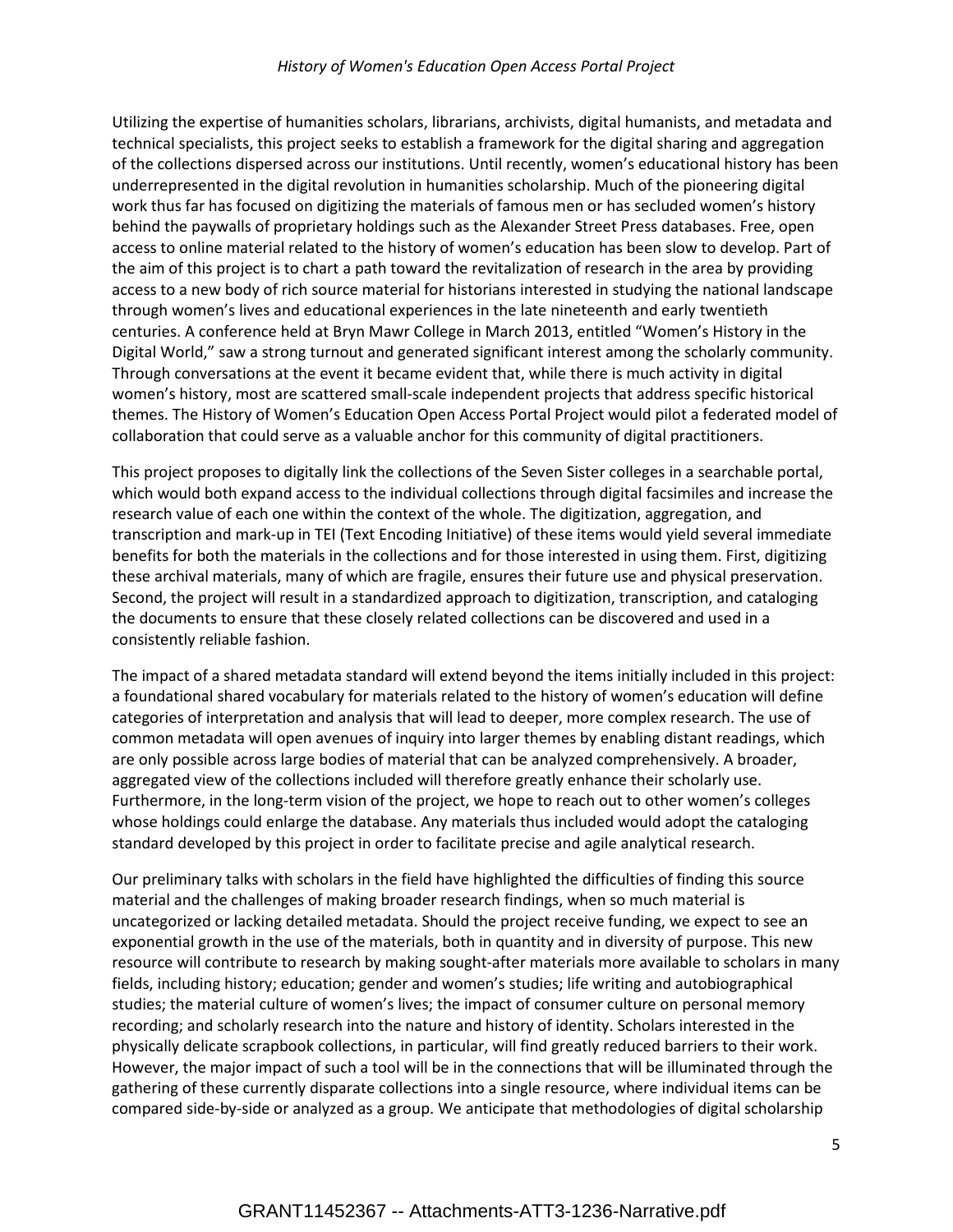such as data mining will facilitate fresh paths of inquiry, such as tracking patterns of linguistic change over time, or enabling comparisons of large bodies of data such as the experiences of students of American women's colleges versus international ones. Women's history continues to be a major area of research, and the development of women's education in the United States is a topic that currently attracts particular interest in light of the international landscape: across the globe, women's education exists in varying states of development and is still controversial in many regions. It is, therefore, a matter of intense cultural interest and attention. We believe that making these collections much more accessible is a critical step toward advancing the important work that is being done across many communities, both scholarly and beyond.

#### **History, scope, and duration**

This proposed collaboration has grown out of the significant work that all of the institutions have done in recent years to make their collections of student letters and diaries more widely known. The lead institution, Bryn Mawr College, has been particularly focused on the topic since receiving a grant from The Albert M. Greenfield Foundation in 2010 to establish The Albert M. Greenfield Digital Center for the History of Women's Education. During the course of developing this site, the Center's director, Jennifer Redmond, began working with archivists from most of the other participating institutions to create an online exhibition on early entrance examinations at selective colleges. These contacts led to informal conversations about the potential value of bringing together our digital collections, which then led to a series of planning meetings beginning in November 2012 and continuing through the spring in a series of online conversations and two in-person meetings: one at Bryn Mawr during the "Women's History in the Digital World" Conference, organized by the Greenfield Center, and one at Barnard College in April 2013.

The planning grant is intended to be only the beginning of a long-term commitment to provide a single point of access for documentation on women's education. In the year funded by this planning grant, we will catalogue, digitize, transcribe and mark up a small batch of material in order to effectively test a prototype product. After the pilot site and common standards are in place, we will pursue funding to expand the amount of material available in the repository through a massive effort to digitize items and build in metadata. We hope that by sharing our methodology, workflows, metadata standards and open source platform, we can assist in stimulating other institutions with similar collections to share their sources following our lead, and we intend to eventually include other partners in the project. Ultimately, we envision that this collaboration will lead to the establishment of a federated union or council, based on the model of the NINES (Networked Infrastructure for Nineteenth-Century Electronic Scholarship) database, which will support smaller projects that focus on women's education. This would include promoting the standards we have used for digital projects on women's education and creating a scholarly review board of international standing that can authoritatively evaluate the merits of new projects in the area. The group already has dedicated staff time to researching our collections, sharing information about platforms we use, and agreeing upon preliminary arrangements for effectively managing this collaboration.

Thus, although our Foundations project will last for just one year, we are applying with the intention that this will be the start of a long-term alliance among the partner institutions.

#### **Methodology and standards**

We envision that the pilot phase of the project will include at least ten examples each of scrapbooks, letters and diaries from each institution in order to test the software platform and have a significant enough corpus of materials to gauge the user experience. These will be selected to reflect diversity within the collections based on experiences over different decades, from students of different ethnicities and social backgrounds. This initial selection of sources will help us to decide the exact scope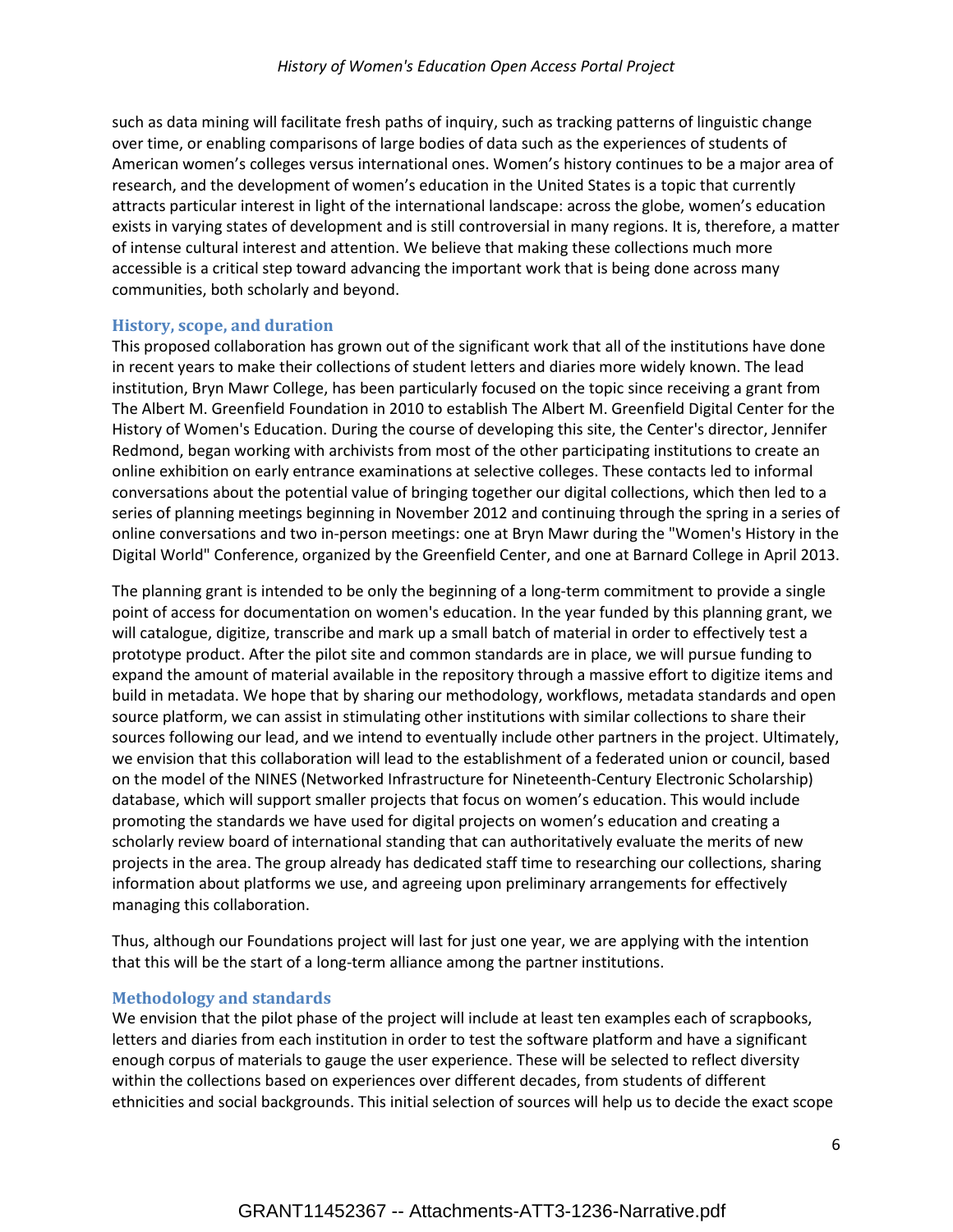of the larger collaboration. Items will be digitized according to the guidelines outlined in the [Federal](http://www.digitizationguidelines.gov/)  [Agencies Digitization Guidelines Initiative,](http://www.digitizationguidelines.gov/) and the partners will hold discussions of appropriate mark-up standards both for the prototype and the long-term project.

We will also produce a comprehensive survey of existing open source software systems that could house the type of portal that we envision and provide an interesting and engaging viewer for our content types, particularly for scrapbooks. We will critically examine the functionality and metadata possibilities in a variety of software platforms, including Collex, VuDL, Bia, Scalar, Islandora, and Omeka, by installing an instance of each of these systems on a shared server so that all participating institutions can test them. Although team members already have experiences with many of these frameworks, we will ensure that each participant will be able to engage with all the candidate systems in a much more critical way during this planning phase.

Our technical analysis will include the following facets:

- *Technical barriers and digital preservation*: What barriers present themselves in a collaborative structure? We recognize that our partnership and future institutional support both influence the stability of what we wish to create, and we will thoroughly examine questions of how to manage the collaborative nature of this project in order to insure future stability. In particular, this will be affected by decisions around shared hosting services and maintenance. We also believe that any new model must consider the short- and long-term digital archiving needs of the materials it curates. Are there one or more pieces of software that provide the technical, preservation, and humanities pieces to our puzzle? Will our software allow us to robustly describe our objects in a way that is compatible with our local systems? If repository software is adequate, but the presentation of the materials is not, should we work to create that presentation layer in as scalable a way as possible?
- *Use and access related barriers*: What do digital humanities scholars consider to be the core functionality of their work, and how can we ensure that we develop to best serve their goals? The nature of these materials will present complex questions as we work to design a system that will translate their content to digital users. For example, the scrapbooks have an intricate partto-whole relationship (one scrapbook page often consists of a variety of disparate items), and we are excited to tackle the challenge of representing their rich structures in a meaningful way. Similarly, letters and diaries will benefit from transcription and detailed mark-up, which will provide new search opportunities to uncover themes that may have been nearly impossible to discover without digitization. These value-added features, however, will also expose the need for additional information, and our analysis will help chart a course for further participation by the seven institutions and others.

In addition to evaluating software functionality, questions remain as to what type of additional userbased services can or should be offered in conjunction with such a repository. For instance, what kind of "portal" type services can be included, such as options for arranging research materials virtually into personal collections, annotating those materials, and sharing or collaborating with other scholars in the virtual space, or even creating and publishing digital projects. Therefore, in addition to testing software functionality, our developer will also review these systems to ascertain which ones lend themselves to the type of development work that will allow us to feature letters, scrapbooks and diaries.

We also will have extensive discussions about metadata and different file-based frameworks that can describe the facets of our collections. First, we have discussed in previous partner meetings that the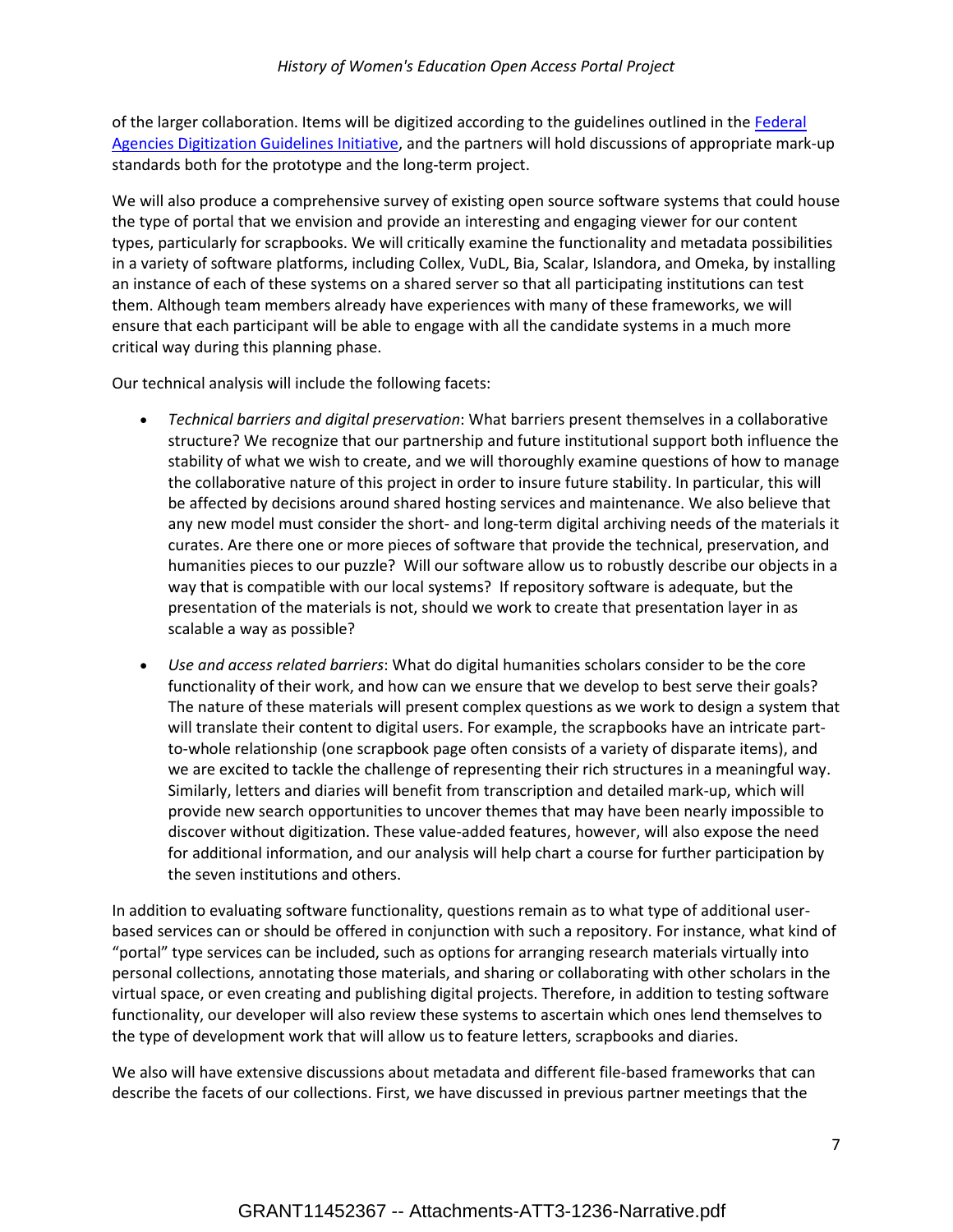## *History of Women's Education Open Access Portal Project*

Dublin Core Metadata Initiative will likely provide the most flexible element set for our wide variety of objects, particularly in scrapbooks. The nature of a scrapbook also means that a rich relational framework must be employed, and we hope that our explorations for semantic understanding via TEI and relational understanding via RDF (Resource Description Framework) will yield promising solutions. Next, we must engage in an understanding of digital humanities value-added services, such as transcription, mapping, and timeline possibilities, and explore how our metadata can best serve these needs once identified. We also wish to learn more about how we can express our data via Linked Open Data so that we may contribute to this growing body; and we hope that we can leverage already created libraries in this model so that we can enhance our own data. Finally, it will be important to capture as much technical metadata as possible for long-term digital preservation, and we will carefully examine any repository system with an eye to this important facet.

The partnership brings a rich set of experiences to the technological table. Collectively, we have created and maintained digital libraries for many years and with many software solutions, and are well versed in what the landscape currently offers. We will also engage in formal and informal user experience testing for the chosen platform to ascertain how users wish to access the materials and what they feel they gain from the availability of sources online. A planning grant will allow us to evaluate the best software to provide the platform we need to bring our materials to the widest audience possible. We are committed to using an already created open source tool so that any development work will benefit the open source software community. Our own learning experiences will be combined with the views of test users to feed into plans for the larger digital collaboration and will be included in the white paper that emerges from this project. Where there are gaps in our collective expertise, we will identify outside consultants to assist us. For instance, one area where we have little experience is with Linked Open Data.

## **Sustainability of project outcomes and digital content**

The Foundations planning grant will produce a pilot site and a plan for developing linked, sophisticated metadata to explore the collections of the seven partner institutions. One initial task of the group will be to develop a memorandum of understanding for how the group will work, based on our initial conversations on sharing workload, following metadata standards and digitization guidelines, and procuring server space, for example. We have already agreed that the metadata for all items shared on the site, at pilot stage and beyond if funding is successfully obtained, will remain on the site in the event that any partner wishes to leave the project. The server space purchased for the pilot phase will be independent of any institution, ensuring equal access for all partners, and it will be maintained through the grant funding and subsequently covered by the partners after the grant is over. All partners have already agreed to digitally preserve all archival items that are scanned and used in this project in accordance with their own institutional digital preservation policies. As part of the project we will be sharing knowledge on the digital preservation policies currently adopted at each institution, with those partners who have more developed policies assisting partners without policies to develop their own.

We will also be able to provide a strong assessment of the possibilities and challenges we will face, and recommend future actions for the seven-institution partnership to sustain itself beyond the project pilot phase and beyond the initial group. We believe that our technical work will encourage additional participants, streamline difficult procedures, and provide an integrated, highly significant set of primary resources to a wide audience. With an eye to extensibility, so that we can bring new partners as well as new content types into our system in the future, we will assess software and services accordingly. We will also examine our software under the lens of scholarly digital humanities practice, providing a way to select or develop the core set of features that our project should offer its users. The Work Plan below details the timeline for these activities.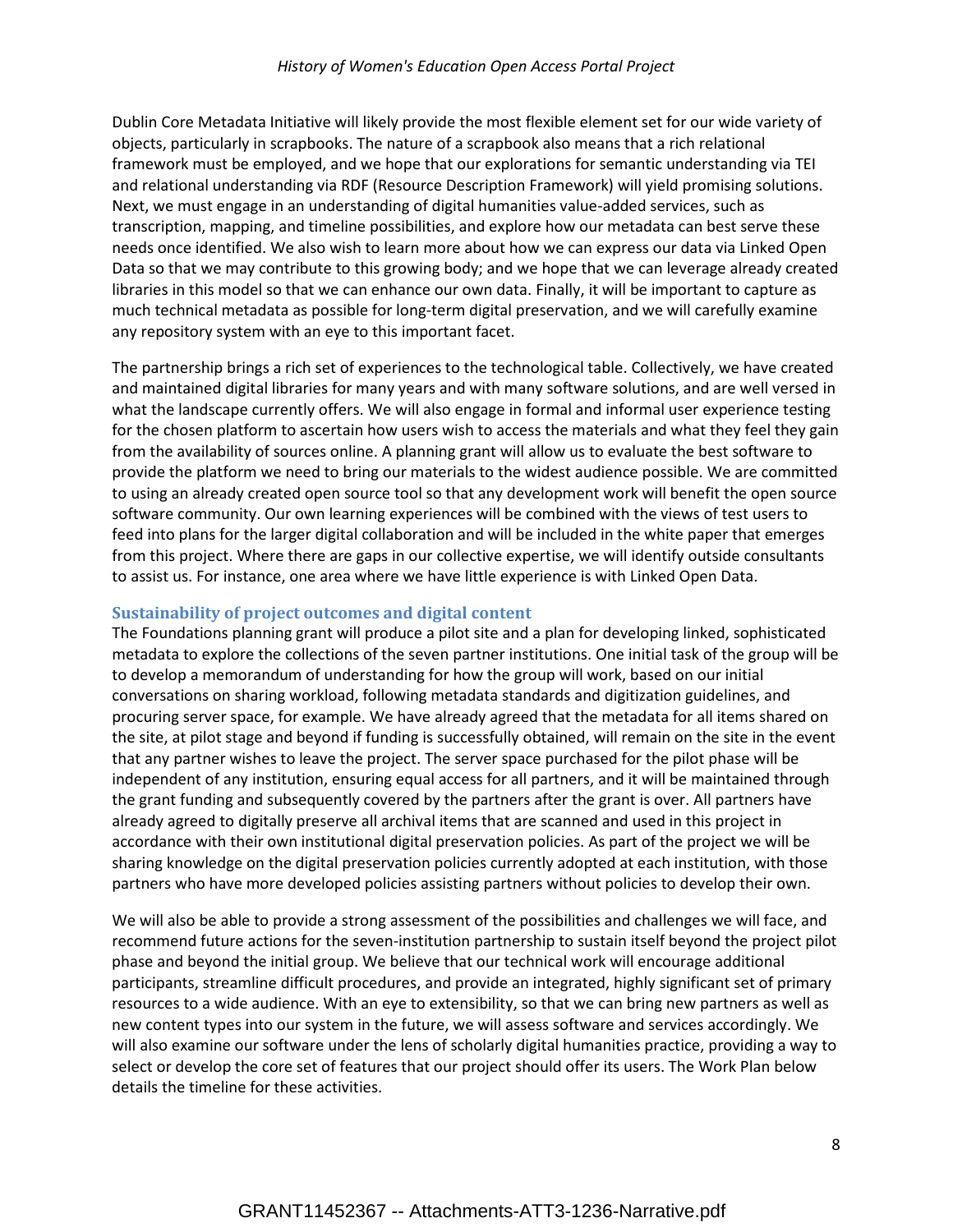## **Dissemination**

In order to position the project to move smoothly from the pilot to its next phase as a fully realized endeavor, we will publicize our initial work both within our local institutions and beyond. We will begin by publicizing both the process and product of the planning phase at our local campuses through email, posters, and social media. We will build interest and awareness among students and faculty, who will be essential allies in this project for gauging effectiveness and user experience of the portal, given their position as the most frequent users of the collections in their current forms. We will also attempt to build local interest through news releases and a series of public events at each campus, in the hope of reaching local populations that might be interested in the materials.

To reach beyond our own communities we will send email announcements to the appropriate scholarly lists, such as the H-Net Humanities and Social Sciences Online listservs, the FemTechNet listserv (through University of Oregon), and the TEI listserv (through Brown University). We will also reach a wide range of potentially interested users including alumnae, independent scholars, and members of the public by leveraging the social media presence that many of us have built through platforms such as WordPress (see the Educating Women blog a[t http://greenfield.blogs.brynmawr.edu\)](http://greenfield.blogs.brynmawr.edu/), Tumblr (see the Greenfield Digital History page a[t http://greenfield-digitalhistory.tumblr.com/\)](http://greenfield-digitalhistory.tumblr.com/), Twitter (Greenfield Digital Cente[r @GreenfieldHWE,](https://twitter.com/GreenfieldHWE) Barnard Archive[s @BarnardArchives\)](https://twitter.com/BarnardArchives), Facebook, and others . Finally, we will reach out to other women's colleges who may wish to collaborate as partners by contributing materials of their own to the product in a later stage of development.

Upon project completion, the white paper will be published on the Bryn Mawr College online repository [\(http://repository.brynmawr.edu\)](http://repository.brynmawr.edu/) where it will be open to the public and optimized for search engines, and then we will publicize its availability through the outlets mentioned above.

## **Work plan**

## *Summary*

The project's work plan consists of three elements:

1) The selection of a platform to serve as the portal for accessing the digital collections, and design of the pilot version of the portal;

2) The development of standards for cataloging digitization and transcription, and the creation of a taxonomy for describing types of documents and subjects found in the collections of women students' papers;

3) The writing of a white paper describing the project's work and findings, accompanied by the cataloging standards and taxonomy.

Technical support for the design of the portal will come from Interactive Mechanics, a Philadelphiabased web, mobile, and interactive design firm that has worked closely with Bryn Mawr in recent years to develop the site for The Albert M. Greenfield Digital Center for the History of Women's Education. Interactive Mechanics will set up the test server for evaluating platform options, and will work with the project team to design and implement a pilot site by the completion of the project. (For more information on Interactives Mechanics, see profiles of the consultants in Appendix II and a proposal for technical consultancy in Appendix IV.) An important part of designing a site is testing early prototypes through focus groups. We will organize at least two focus groups consisting of scholars in the region specializing in women's history. One focus group will be held at Bryn Mawr and organized by the project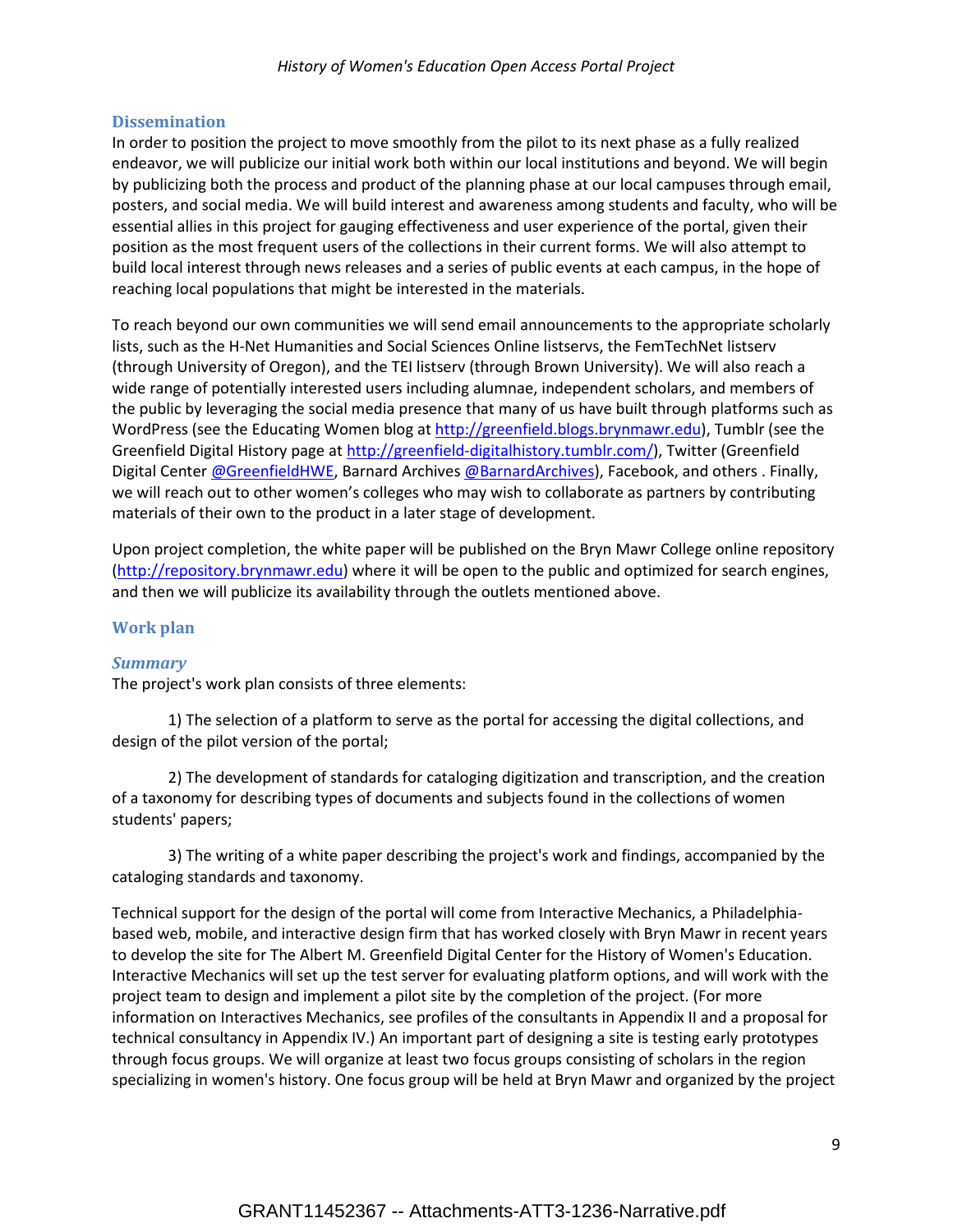director; the other will be held at one of the other partner schools, and will be organized by that college's project staff.

The responsibility for writing the cataloging and technical standards will be divided up among work groups consisting of members of the institutions' staffs. The participants already have extensive experience in digitization, cataloging, and creating online sites for their collections, so they will bring considerable knowledge to the work of creating a manual that all of the institutions will follow.

The writing of the white paper will be the primary responsibility of the project director, but she will receive considerable assistance from other project participants.

## *Time Schedule*

## **May - June 2014:**

- Technical consultant will begin work on setting up the pilot server space for testing software platforms. Within the first month, one instance of each software system (noted above) will be installed on a server.
- Within the next month, participating institutions will upload items to the repository (at least one scrapbook, one diary and between 5 and 10 letters).
- Virtual meetings conducted by the project team (using Google Hangout) to finalize Memorandum of Understanding for the project; set dates of future meetings; review of work schedule; and appoint work groups to develop taxonomy, cataloging, digitization, and transcription standards.

## **July 2014:**

First in-person meeting of project team at Barnard College, New York; begin assessments of software; on-going development of standards by work groups.

## **August - October 2014:**

First in-person meeting of project team with advisory board at Barnard College, New York, to review work done to date and review recommendations for standards and platform; to make final decision on software platform; then technical consultant begins site design work, advised by design committee from project participants.

## **November -December 2014:**

Focus groups test pilot site; results inform revisions of site.

## **January -February 2015:**

Ongoing development of site, including uploading of additional documents from participants; completion of standards and taxonomy documents; drafting of white paper begins.

## **March - April 2015**

Meeting of project team with advisory board to review completed site, documents, and draft white paper; public announcement of site and publicity of the site and project at participating institutions; completion of white paper.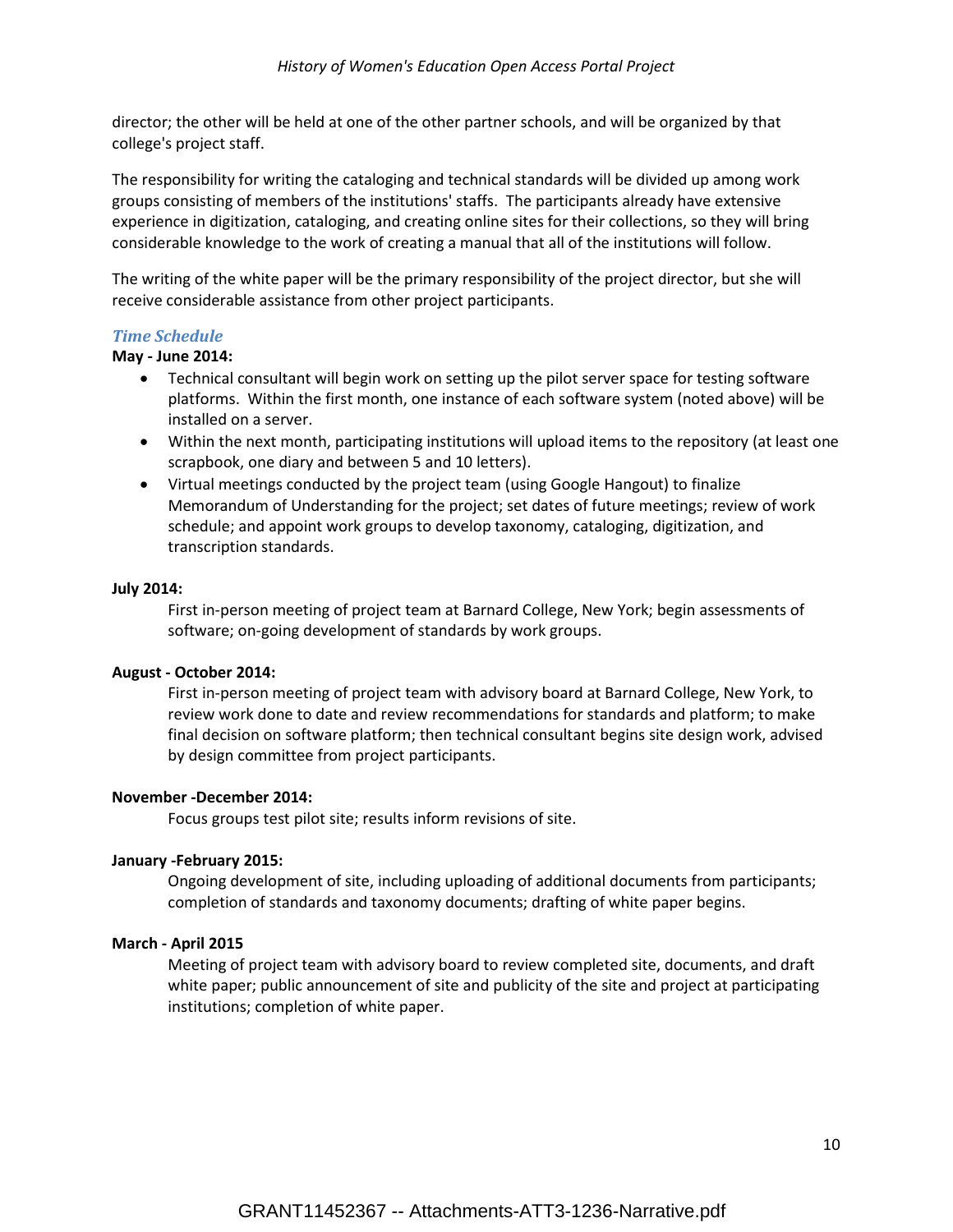## **Staff**

Bryn Mawr College, lead partner in this application, will coordinate the grant by arranging meetings, managing liaisons with the technical consultants, assigning tasks and taking responsibility for managing the budget. The completion of tasks outlined in the Work Plan will be the responsibility of the individual members named and described here. All those listed as staff on the project will contribute at least 10% of their time to the project throughout the year and will attend the scheduled meetings as well as complete specific tasks assigned to them due to their expertise.

In addition, the project will have an advisory board made up of leading figures in the fields of women's history and the digital humanities. The board will meet twice with the project team to advise on prototypes, standards, and focus groups, and will review drafts of the standards documents and white paper. Advisory Board members are Ellen Gruber Garvey, Professor in the English Department of New Jersey City University; Helen Lefkowitz Horowitz, Sydenham Clark Parsons Professor, *emerita*, at Smith College; Mary Kelley, Ruth Bordin Collegiate Professor of History, American Culture, and Women's Studies at the University of Michigan; Laura Mandell, Director of the Initiative for Digital Humanities, Media, and Culture and Professor of English at Texas A&M University; Katherine Rowe, Professor of English, Director of the Katharine Houghton Hepburn Center, and Director of Digital Research & Teaching at Bryn Mawr College; and Susan Tucker, Curator of Books and Records, who oversees the Newcomb Archives and the Vorhoff Library at Tulane University.

From Bryn Mawr College the following staff will be involved in the planning grant: Dr. Jennifer Redmond is Director of The Albert M. Greenfield Digital Center for the History of Women's Education and will be the project coordinator. She will oversee the grant, ensuring that project tasks are completed on time; she will direct and contribute to the writing of the white paper at the end of the project, as well as contribute to the development of the project's scholarly themes. Dr. Redmond will be supervised by Eric Pumroy, Director of Library Collections and Seymour Adelman Head of Special Collections and current Interim Chief Information Officer. Mr. Pumroy will be the direct liaison between the project and the research and development office at Bryn Mawr College, ensuring that project reporting and budgetary matters are attended to. Dr. Redmond will be assisted by Evan McGonagill, Research Assistant at The Albert M. Greenfield Digital Center for the History of Women's Education, who will assist with necessary research as well as contribute to the white paper. A new Digital Collections Librarian will be recruited to Bryn Mawr College in the intervening period who will also contribute time to the project.

Lisa Norberg, Dean of the Library and Academic Information Services at Barnard College, will oversee the work of her staff, organize the face-to-face meetings to be held there, and contribute to writing the white paper. Shannon O'Neill, College Archivist and Associate Director of Research and Instruction Services at Barnard, will help to plan project outreach activities, including managing the social media profile; she will also help to guide the discussions on the research and scholarly concerns of the project. Martha Tenney, Digital Archivist at Barnard College, will contribute her expertise to the review of software platforms and will assist in writing up relevant parts of the white paper.

From Mount Holyoke College, Leslie Fields, Head of Archives and Special Collections, will lead the plans for developing the digital preservation guidelines for the project and will contribute to the policy for this written into the white paper. Sarah Goldstein, Director of Digital Assets and Preservation Services, Library, Information, and Technology Services, will be part of the technical personnel who will liaise with the technical consultants on platform selection and write up white paper findings on this part of the project. Both will also have significant input into developing the metadata standards and the linked open data discussions.